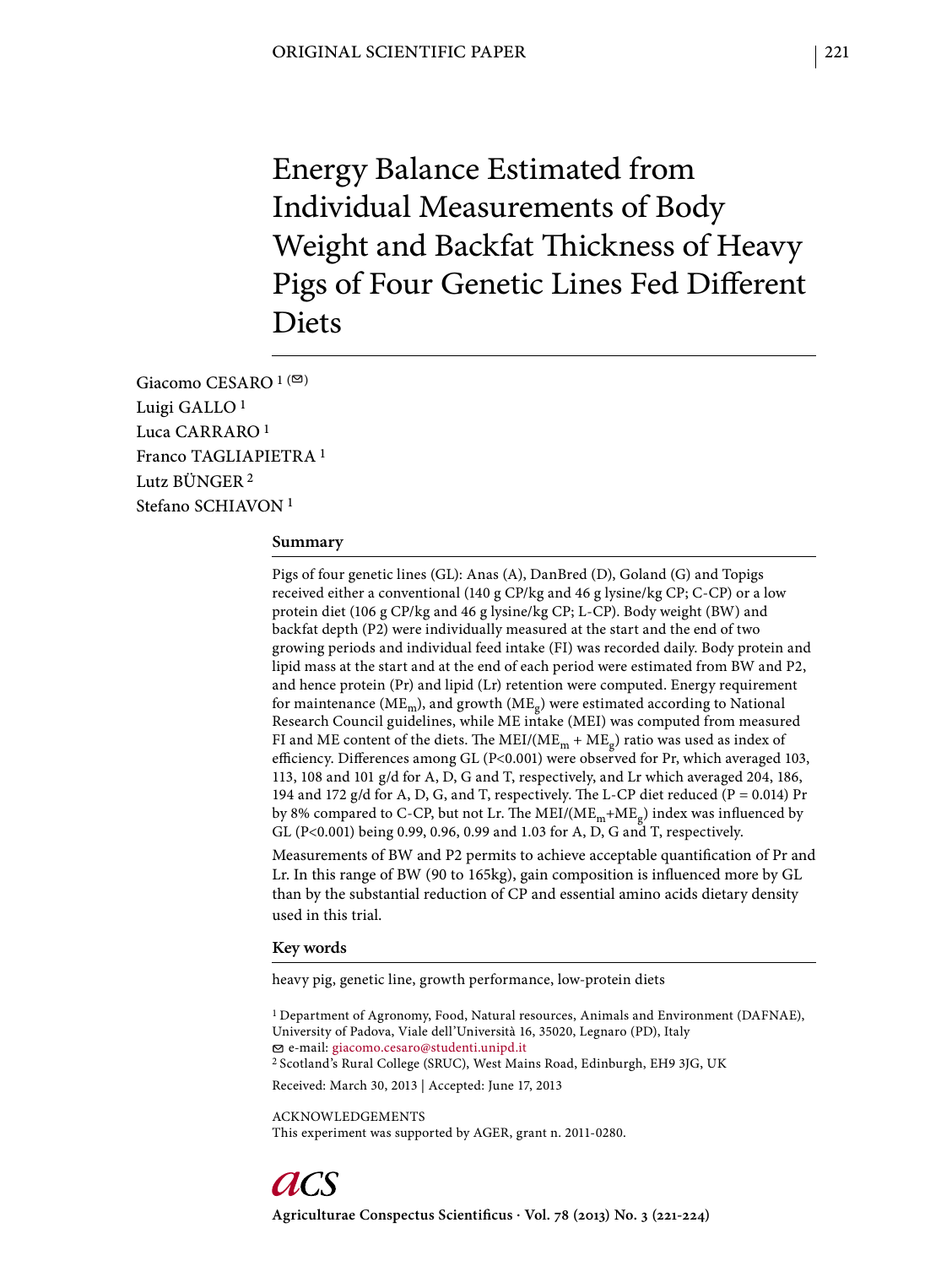## **Aim**

This work aimed to test the effects of a 25% reduction of dietary crude protein and essential amino acids, with respect to 145 g CP/kg of conventional diets, on growth performance of pigs from 90 to 165 kg BW belonging to four genetic lines and to evaluate the use of simple body measurements (BW and backfat depth) as predictors of body composition, body status changes and energy balance.

### **Material and methods**

All experimental procedures were reviewed and approved by the Ethical Committee for the Care and Use of Experimental Animals (CEASA) of Padua University.

**Pigs, diets and experimental design***.* In two batches a total of 184 gilts and barrows were reared at the experimental farm of the University of Padova. The pigs belonged to three genetic lines commonly used in the Italian pig industry for high quality dry-cured ham production (DOP), Anas (A), Goland (G) and Topigs (T), and an additional line the DanBred (D) with an higher potential lean growth compared to the others. Within each batch, the piglets, barrows and gilts equally represented in each genotype and born in the same week, were moved to the experimental farm at an average weight of 30 kg. The pigs were housed in 8 pens (10 to 12 pigs/pen) equipped with a feeding station (Compident Pig – MLP, SchauerAgrotronic, Austria) recording individual daily FI, and raised on a conventional feeding regime till about 80 kg BW. Starting from 80 kg BW, the experimental diets were introduced and all pigs received a restricted feeding regime adjusted every 2 weeks. The amount of pellet diet per pig increased from 2.4 to 3.2 kg/d from the first to the last week on trial, when the pigs were about 90 and 165 kg BW, respectively. During early (90 to 120 kg BW) and late (120 to 165 kg BW) finishing the conventional diet (C-CP) contained  $147$  and  $132$  g CP/kg, respectively, whereas the low-protein and low-essential amino acids diet (L-CP) contained 112 and 100 g CP/kg, respectively. Both C-CP and L-CP diets contained 50 and 41 g lysine/ kg CP in early and late finishing, respectively. The L-CP diets were formulated from C-CP by replacing soybean with wheat meal, and diet compositions are given in Table 1. Water was freely available from a nipple drinker. Every 3 weeks pigs were individually weighed and backfat thickness was measured at the P2 point (last rib, 6 to 8 cm from midline, left side) with an ultrasound device (Renco Lean-Meater series 12, Renco corporation, Minneapolis, USA). The ME intake (MEI) was computed from measured feed intake and ME content of dietary ingredients (Sauvant et al., 2004).

**Body and gain composition and ME requirements***.* According to Schiavon et al. (2007), at the start and the end of each finishing period body lipid mass (L) was estimated as  $L = (9.17 +$ 0.70×P2)×BW/100, fat free empty BW (FFEBW) was estimated as  $\text{FFEBW} = (\text{BW} \times 0.95 - \text{L})$  and protein mass (P) was estimated as  $P = 0.1277 \times FFEBW^{1.11}$ . Within period, the mean daily protein (Pr) and lipid (Lr) retentions were computed from changes of body chemical status and period duration. The mean protein mass was computed within period and the ME need for maintenance (ME<sub>m</sub>) was calculated as ME<sub>m</sub> =  $1.85 \times P^{0.78}$  (NRC, 1998). The ME need for growth  $(ME_{q})$ , were computed assuming to be necessary 44.4 and 52.3 MJ ME/kg of Pr and Lr, respectively (NRC, 1998). The MEI/( $ME_m + ME_g$ ) ratio was considered as an index of energy efficiency.

**Chemical analysis**. During manufacturing, 10 samples of each diet were collected on line, pooled and sampled to achieve 1 kg of feed sample and sub-sampled. Sub-samples were analysed in 3 independent replications for their proximate composition (AOAC, 2003) and NDF content (Van Soest et al., 1991). Starch content was determined, after its hydrolysis to glucose (AOAC, 2003), by liquid chromatography (Bouchard et al., 1988). The ME and amino acid contents were assessed from dietary ingredient composition and tabled values of ingredients (Sauvant et al., 2004).

**Statistical analysis**. Statistical analysis of performance and simulated N balance traits was based on the following linear model using the statistical package of SAS (SAS Inst. Inc., Cary, NC, USA):

|                                              |        | Early finisher diets | Late finisher diets |         |  |
|----------------------------------------------|--------|----------------------|---------------------|---------|--|
|                                              | $C-CP$ | L-CP                 | $C-CP$              | $L$ -CP |  |
| Analysed nutrient composition <sup>2</sup> : |        |                      |                     |         |  |
| DM                                           | 881    | 882                  | 885                 | 889     |  |
| $CP (N \times 6.25)$                         | 147    | 112                  | 132                 | 100     |  |
| Starch                                       | 423    | 478                  | 450                 | 501     |  |
| <b>NDF</b>                                   | 162    | 163                  | 151                 | 152     |  |
| Ether extract                                | 39     | 38                   | 38                  | 35      |  |
| Computed nutrient composition                |        |                      |                     |         |  |
| $ME3$ , MJ/kg                                | 13.0   | 13.0                 | 13.1                | 13.1    |  |
| Lysine <sup>4</sup>                          | 7.3    | 5.6                  | 5.6                 | 4.1     |  |
| Methionine <sup>4</sup>                      | 2.3    | 1.8                  | 2.1                 | 1.6     |  |
| Threonine <sup>4</sup>                       | 5.2    | 4.0                  | 4.6                 | 3.7     |  |
| Tryptophan <sup>4</sup>                      | 1.8    | 1.4                  | 1.6                 | 1.2     |  |

Table 1. Chemical composition (g/kg as fed, unless otherwise indicated) of early (90 to 120 kg average BW) and late finisher diets (over 120 kg average BW)1

<sup>1</sup> C-CP: conventional feeds; L-CP: low protein feeds.<sup>2</sup> Analytical results (AOAC, 2003) obtained fromthree independent replications.<sup>3</sup> Computed from chemical composition of feeds according to NRC (1998). 4 Computed from tabulated values of dietary feed ingredients (Sauvant et al., 2004).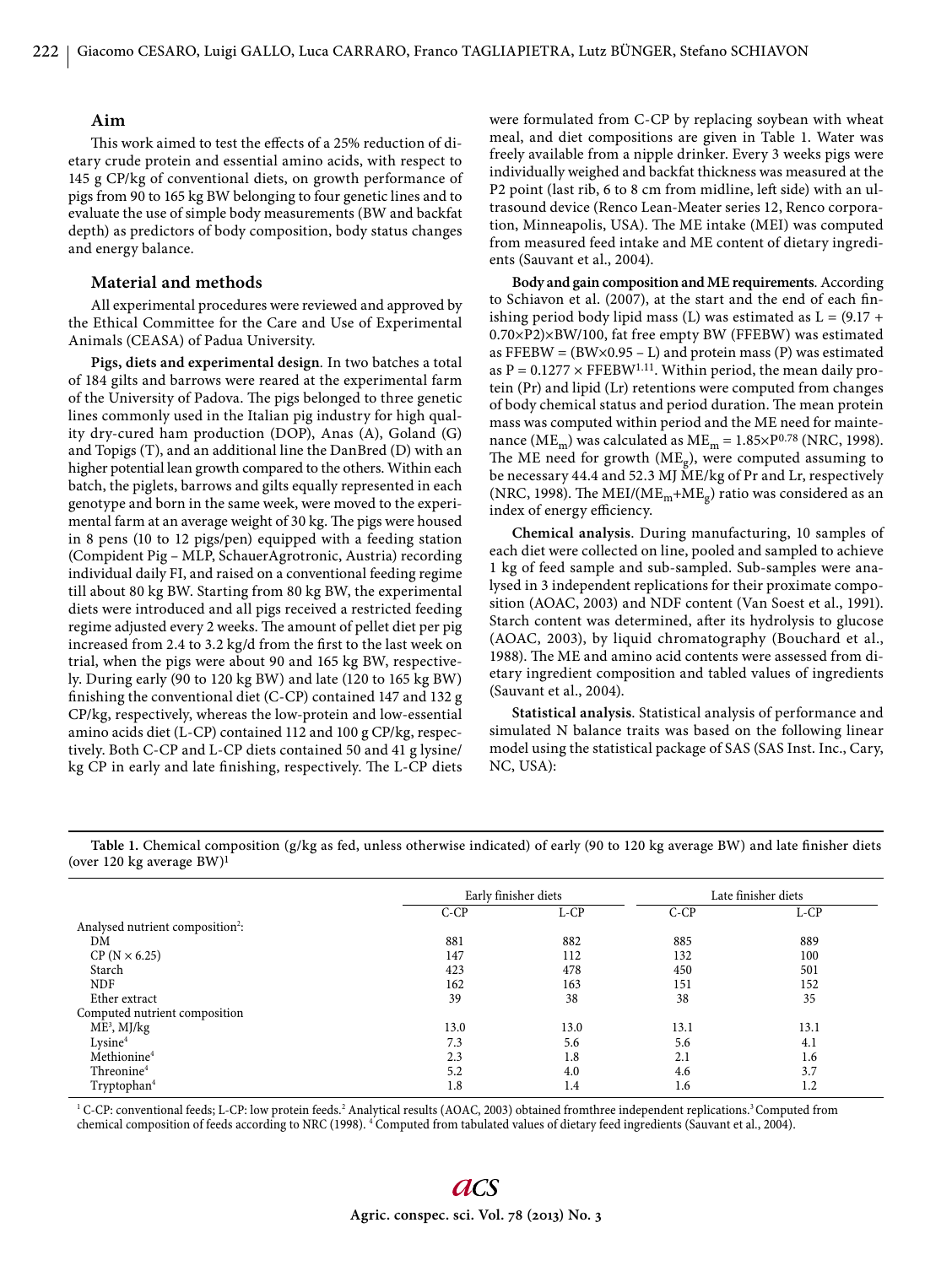$Y_{ijklmn} = \mu + \text{batch}_i + \text{GL}_J + \text{dict}_k + \text{sex}_l +$ pen (batch×diet)  $_{ikm}$  + (GL×diet)<sub>ik</sub>+ (GL×sex)<sub>il</sub> +  $(\text{dist}\times\text{sex})_{kl} + (\text{batch}\times\text{GL})_{ij} + (\text{batch}\times\text{diet})_{ik} + \epsilon_{ijklmn}$ 

Where  $y_{ijklmn}$  is the single observation;  $\mu$  is the intercept, batch is the fixed effect of round  $(i = 1, 2)$ ; GL is the fixed effect of the genetic line ( $j = 1, \ldots, 4$ ); diet is the fixed effect of the feeding treatment ( $k = 1, 2$ ); sex is the effect of gender ( $l = 1, 2$ ); pen is the effect of pen (m = 1,..., 8) within batch×diet; GL×diet is the interaction effect between GL and diet, GL×sex is the interaction effect between GL and gender; diet×sex is the interaction effect between diet and gender, batch×GL is the interaction effect between batch and GL; batch×diet is the interaction effect between round and diet and is the random residual. The effect of the diet was tested using the pen (batch×diet) as error line.

# **Results and discussion**

Significant GL effects were observed for almost all the growth traits considered, except for MEI intake as the pigs received restricted amounts of feed (Table 2).

The greater ability for lean growth of the D pigs was reflected by greater initial and final BW, and thinner backfat thickness, so

that the resulting Pr was greater and Lr was smaller compared to the pigs of other GL. Across GL, in early and late finishing periods Pr averaged 120 and 98 g/d, respectively, and Lr averaged 157 and 210 g/d, respectively. The effects of feed were much smaller than those observed for GL, and indicated that the reduction of dietary CP only slightly decreased Pr in the late finishing period ( $P = 0.022$ ), and consequently over the entire trial (P = 0.014). The MEI/(ME<sub>m</sub> + ME<sub>g</sub>) ratio averaged 0.993, and it was lower for D (0.96), greater for T (1.03) and intermediate for the A and G pigs  $(0.99)$ . The reduction of the dietary CP level slightly worsened energy efficiency from 0.98 to 1.00 ( $P = 0.044$ ).

Overall, the growth performance obtained in this trial was in agreement with that commonly observed in the heavy pig production system and described elsewhere (e.g. Xiccato et al. 2005; Ceolin et al., 2005; Tagliapietra et al., 2005). Energy requirements indirectly computed from individual body measurements, using the NRC (1998) relationship to quantify the needs of ME for maintenance and growth, were in good agreement with the values of ME intake based on measured feed intake and ME dietary contents. Even though such approach can be biased both on the side of the prediction of body chemical status and

Table 2. Body composition and energy balance of heavy pigs of four genetic lines<sup>1</sup> fed conventional (C-CP) or low-protein diets  $(L-CP)<sup>2</sup>$ 

|                                                 | Genetic Line (GL) |      |      | <b>SEM</b> |      | Diet   | <b>SEM</b> | $\boldsymbol{P}$ |         |       |
|-------------------------------------------------|-------------------|------|------|------------|------|--------|------------|------------------|---------|-------|
|                                                 | A                 | D    | G    | T          |      | $C-CP$ | $L-CP$     |                  | GL      | Diet  |
| Body weight (kg)                                |                   |      |      |            |      |        |            |                  |         |       |
| Initial                                         | 86                | 92   | 87   | 87         | 0.9  | 88     | 88         | 0.9              | < 0.001 | 0.82  |
| Intermediate                                    | 118               | 125  | 119  | 116        | 1.2  | 119    | 119        | 1.2              | < 0.001 | 0.98  |
| Final                                           | 164               | 172  | 166  | 159        | 1.9  | 167    | 163        | 1.9              | < 0.001 | 0.14  |
| Backfat depth (mm)                              |                   |      |      |            |      |        |            |                  |         |       |
| Initial                                         | 10.0              | 8.3  | 9.2  | 8.5        | 0.22 | 9.1    | 8.9        | 0.18             | < 0.001 | 0.60  |
| Intermediate                                    | 12.9              | 10.3 | 11.9 | 10.7       | 0.28 | 11.2   | 11.8       | 0.26             | < 0.001 | 0.13  |
| Final                                           | 19.4              | 15.9 | 17.7 | 16.2       | 0.44 | 17.1   | 17.5       | 0.32             | < 0.001 | 0.33  |
| Body protein (kg)                               |                   |      |      |            |      |        |            |                  |         |       |
| Initial                                         | 13.7              | 15.1 | 14.0 | 14.1       | 0.16 | 14.2   | 14.3       | 0.16             | < 0.001 | 0.73  |
| Intermediate                                    | 18.9              | 20.7 | 19.4 | 19.0       | 0.21 | 19.6   | 19.5       | 0.19             | < 0.001 | 0.68  |
| Final                                           | 25.5              | 28.0 | 26.4 | 25.6       | 0.31 | 26.8   | 25.9       | 0.30             | < 0.001 | 0.05  |
| Body lipid (kg)                                 |                   |      |      |            |      |        |            |                  |         |       |
| Initial                                         | 14.0              | 13.8 | 13.5 | 13.1       | 0.23 | 13.6   | 13.6       | 0.22             | 0.015   | 0.90  |
| Intermediate                                    | 21.4              | 20.5 | 20.9 | 19.3       | 0.36 | 20.3   | 20.8       | 0.40             | < 0.001 | 0.39  |
| Final                                           | 37.3              | 35.1 | 35.7 | 32.8       | 0.79 | 35.4   | 35.1       | 0.69             | < 0.001 | 0.75  |
| Protein retention $(g/d)$                       |                   |      |      |            |      |        |            |                  |         |       |
| 0 to 44 d on feed                               | 119               | 128  | 123  | 111        | 3.2  | 122    | 118        | 3.1              | < 0.001 | 0.35  |
| 45 to 115 d on feed                             | 93                | 103  | 99   | 95         | 3.1  | 103    | 92         | 2.9              | 0.032   | 0.022 |
| 0 to 115 d on feed                              | 103               | 113  | 108  | 101        | 2.3  | 111    | 102        | 2.1              | < 0.001 | 0.014 |
| Lipid retention $(g/d)$                         |                   |      |      |            |      |        |            |                  |         |       |
| 0 to 44 d on feed                               | 170               | 151  | 166  | 140        | 6.1  | 151    | 163        | 5.9              | < 0.001 | 0.19  |
| 45 to 115 d on feed                             | 228               | 207  | 213  | 192        | 8.6  | 215    | 204        | 6.9              | 0.022   | 0.28  |
| 0 to 115 d on feed                              | 204               | 186  | 194  | 172        | 6.2  | 190    | 188        | 5.5              | 0.001   | 0.79  |
| ME <sub>m</sub> requirement <sup>4</sup> , MJ/d | 18.8              | 20.3 | 19.3 | 19.0       | 0.16 | 19.5   | 19.2       | 0.15             | < 0.001 | 0.17  |
| $MEg$ requirement <sup>4</sup> , MJ/d           | 15.3              | 14.7 | 15.0 | 13.5       | 0.39 | 14.8   | 14.4       | 0.36             | 0.002   | 0.36  |
| $ME_m + ME_g^4$ , MJ/d                          | 34.1              | 35.0 | 34.2 | 32.5       | 0.50 | 34.4   | 33.6       | 0.47             | < 0.001 | 0.25  |
| ME intake (MEI) <sup>5</sup> , MJ/d             | 33.7              | 33.6 | 33.8 | 33.6       | 0.46 | 33.7   | 33.6       | 0.45             | 0.99    | 0.88  |
| $MEI/(MEm+MEg)$                                 | 0.99              | 0.96 | 0.99 | 1.03       | 0.77 | 0.98   | 1.00       | 0.71             | < 0.001 | 0.044 |

1 Data are from pigs (281 ± 3.6 old at slaughter) of 4 GL, Anas (A), DanBred (D), Goland (G) and Topigs (T) fed C-CP diets [147 and 132 g CP/kg in early and late finishing, respectively] or L-CP diets [112 and 100 g CP/kg in early and late finishing, respectively]; <sup>2</sup> Presented are the least square mean based on 46 and 92 observations for GL and feed, respectively. 3 Body composition and nutrient retentions were estimated from BW and backfat depth measurements (Schiavon et al., 2007).  ${}^4$ ME<sub>m</sub> and ME<sub>g</sub> are requirement for maintenance and growth according to NRC (1998);  ${}^5$ MEI = measured feed intake× dietary ME content.